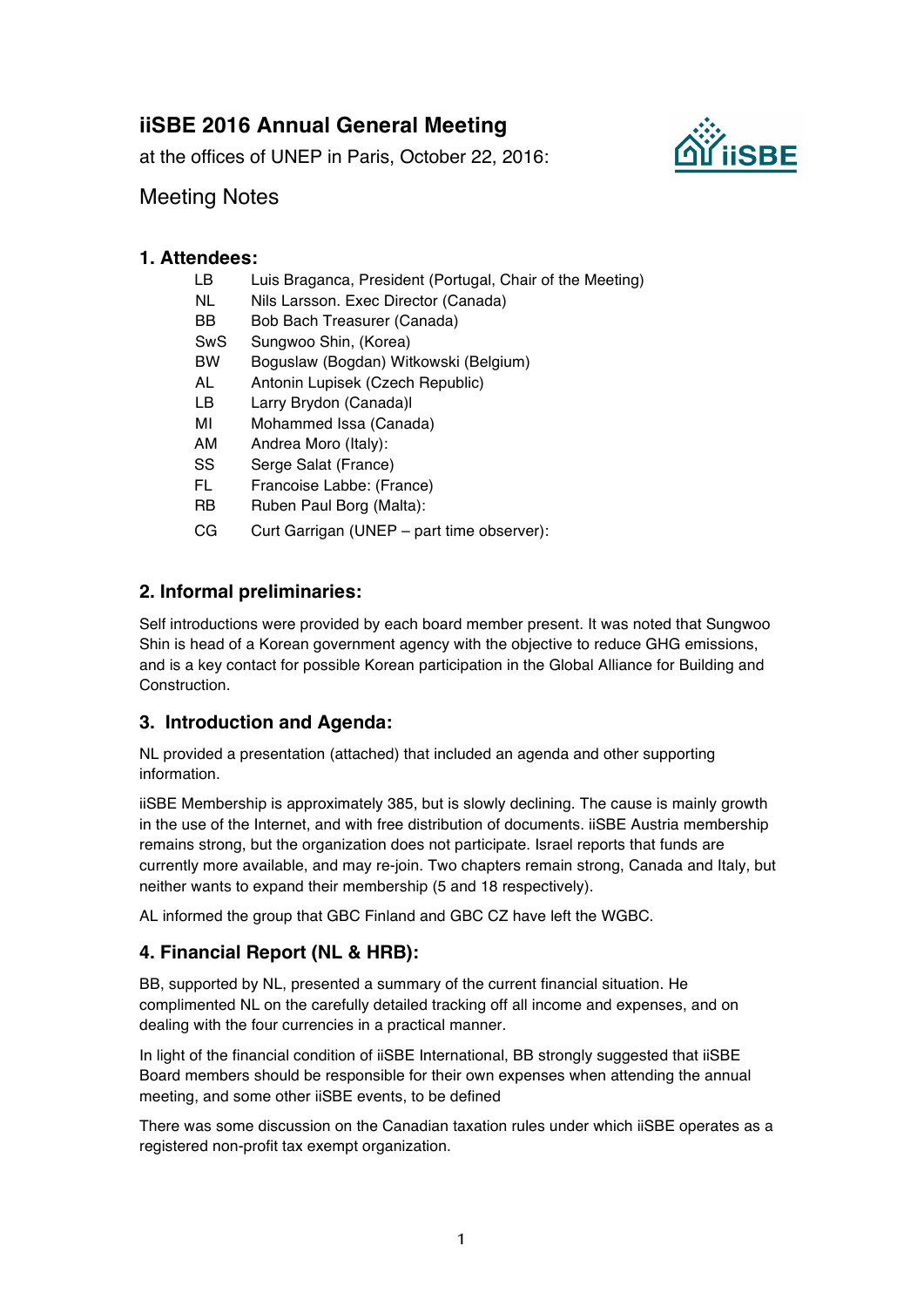## **5. Report on iiSBE Activities during 2015/16**

a) SBE Conferences and Finances

NL provided some history on the GBC/SBE/WSB Conference Series.

- GBC Commenced in 1998 in Vancouver
- Ronald Rovers organized GBC2000 in Maastricht, NL
- CIB (Wim Bakens) joined the series to hold GBC2002 in Oslo, NO
- 2016 SBE16s will be held in a total of 20 countries, with 16 completed to date, and 4 to be held by year-end. iiSBE International leads the organization of the SBE and WSBE conferences on behalf of CIB, UNEP-SBCI, FDIC, and (as of Oct 3) Global ABC for these conferences that are held every 3 years. iiSBE receives high recognition as the main organizer.

b) SBE Challenge for 2017: WSBE 2017 Hong Kong will feature one-half day for SBE Building Challenge and one-half day for SBE Urban Challenge. There are 5 possible country teams participating in the SBE Building Challenge, and 6 in the SBE Urban Challenge.

c) NL, on behalf of iiSBE, was invited to join the Global Alliance for Building and Construction (GABC). WGBC is a member of Global ABC. This has turned out to be a very significantly active project, and iiSBE has assisted UNEP with organizing some meetings, conferences, etc.

d) LB invited BW to present for discussion a presentation on a project he had done with SS. He delivered by a brief summary presentation (attached)'

- Discussion:
	- o NL: Are there not many issues to be decided that are not readily apparent?
	- $\circ$  BW: There are many inputs and discussions fed into the model to influence the results. What is presented is very primitive, and does not include all the details.
	- o NL: For WSBE17, the organizers will require information on presentations by January.
	- o SwS (Korea) Responsible for a Carbon Zero City Model for Korea Capital City model.
	- o LB: Need to have a presentation on Urban and City models ready for January for WSBE 17.

e) LB described a brief proposal received just before the meeting from Ronald Rovers, who requested that iiSBE support his presence at COP22 so that he could deliver an iiSBE position paper at a side session. It was decided that there was not enough information would not be sufficient time before COP22 for iiSBE to review its position on this paper

#### **6. Curt Carrigan on the Global Alliance for Buildings and Construction.**

CG provided some background.

A request came from France to UNEP to have an event at COP21 on Buildings. UNEP suggested there be some kind of effort that would survive COP21. This became the *Global Alliance on Buildings and Construction (GABC*), launched at COP21. Twenty countries signed on, as well as a number of organizations. There arenow 23-24 countries signed on to enhance and expand communications and collaboration, improve education, and expand market transformation for private sector engagement.

The 2°C limit on global temperature increase definitely requires the participation of the built environment sector in finding low-carbon solutions. The Global ABC was launched to speed up the implementation of relevant projects through collaboration. It was considered that baseline changes in start-up situations (e.g. in SE Asia) would take too long.

Regional roundtables have taken place in which, *inter alia*, the Global Environmental Fund (GEF) and *Sustainable Energy For All* have participated.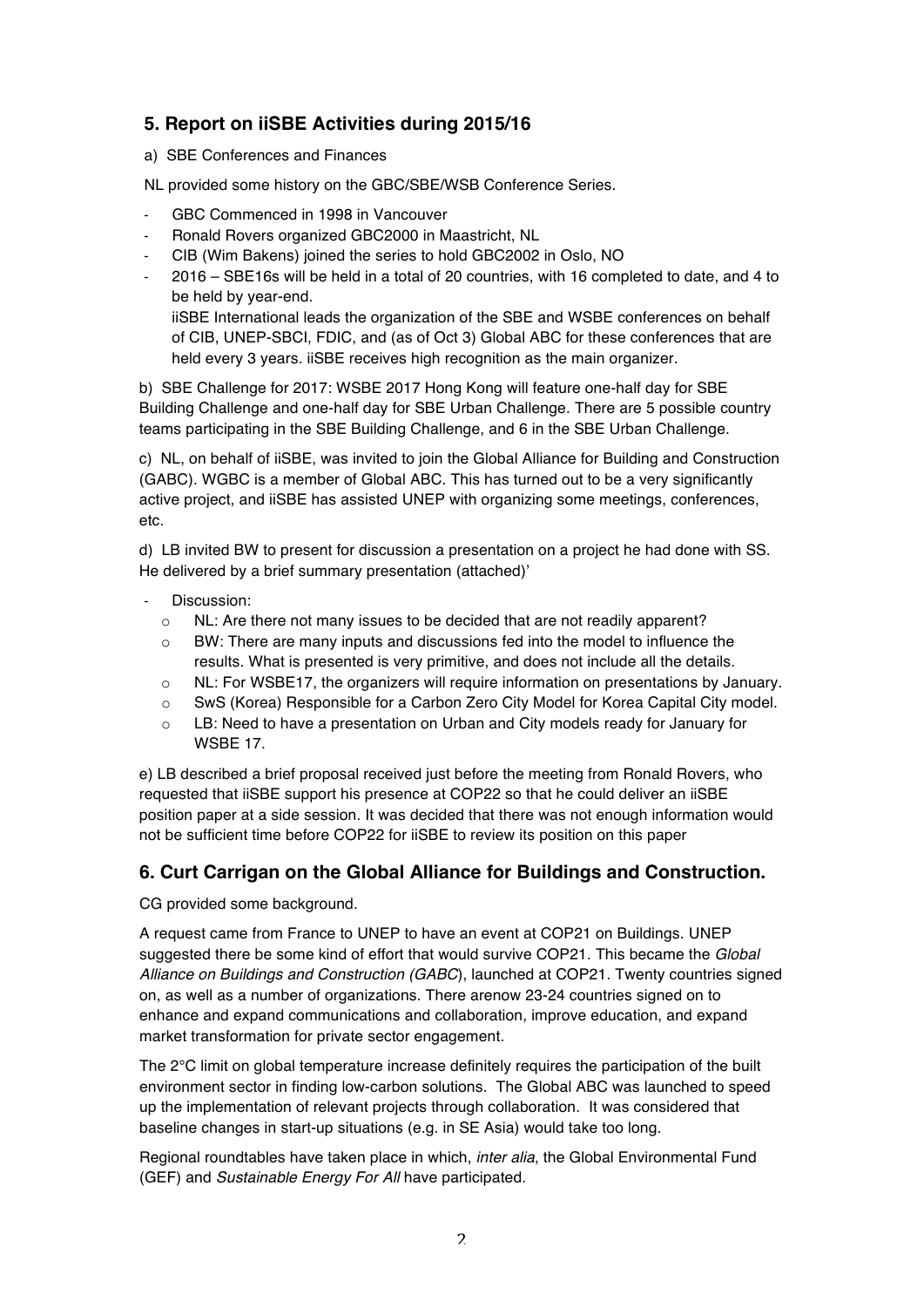A main concern is the gap between Intended National Determined Contributions (INDCs) and likely reductions as indicated by current national plans.

Regarding how to reconcile the global goals of the GABC with the building-sector component of INDCs, there has to be a reverse engineering of global targets to take into account some significant national variations - Brazil, for example, has low-carbon hydro power.

Several steps have been taken to establish a foundation from which to begin projects. This reduces project consideration from 18 to 12 months for funding.

Several activities were launched in the interim before funding was established. Other countries are expected to join the Alliance. Traction is being established. The Energy Efficiency Accelerator initiative has had some funding allocated.

An Annual Global Status Report is being developed by the IEA, Danish Technical University, and the Global Buildings Performance Network (GBPN), to compare commitments and achievements, and also investments, national targets, certification systems, and other indicators. It will not include quantification in the first year.

Each country had submitted their pledge for their Intended National Determined Contributions (now NDCs). These are not yet enough, and countries have been asked to identify further actions. Most of these stated what could be done by the national government, but not what could be done at the regional or local level.

Under a UNEP contract, iiSBE has assisted UNEP significantly over the past year by partnering to provide some continuity in their contacting process. iiSBE conducted an initial COP 21 pilot survey that contributed to the structure of the broader survey, Habitat 3, which looked more at cities and also buildings., and has a 20 year cycle. The current contract will expire Nov.  $30<sup>th</sup>$ , 2016. This discussion was supported by a presentation prepared by Nils-S (attached)

SS suggested that we could develop common metrics for global and regional use. The *City Prosperity Index* was cited by him as an example of a good global system. CG agreed that a global set of indicators would be valuable, and that there is a lack of activity in assessment systems for construction materials and water that needs to be filled.

A future contract with iiSBE could be developed. This is likely to focus on implementation activities, e.g. what are some specific activities that could be undertaken.

#### **7. Review of iiSBE Projects:**

- a) AL described the iiSBE Panek Award, that was presented at SBE16 Prague, and to which iiSBE contributed
	- Student award, with 10 participating universities
	- Projects submitted in English, plus Posters.
	- refer to presentation for further details (attached)

b) iiSBE Canada – POE activities were undertaken for WSB14, and further activities are proposed for WSBE17. These were described by NL, BB and MI.

c) AM described the development of the *Common European Sustainable Built Environment Assessment* (CESBA). An organization has been formed, of which AM is the vice-Chair. The foundation of the system is SBTool, and will include those variations developed in Portugal, Peru and Malta. The core system will have about 10 KPIs and will be used for trans-national purposes for comparisons. There will be a final CESBA meeting on 30 November concerning KPI for non-residential buildings.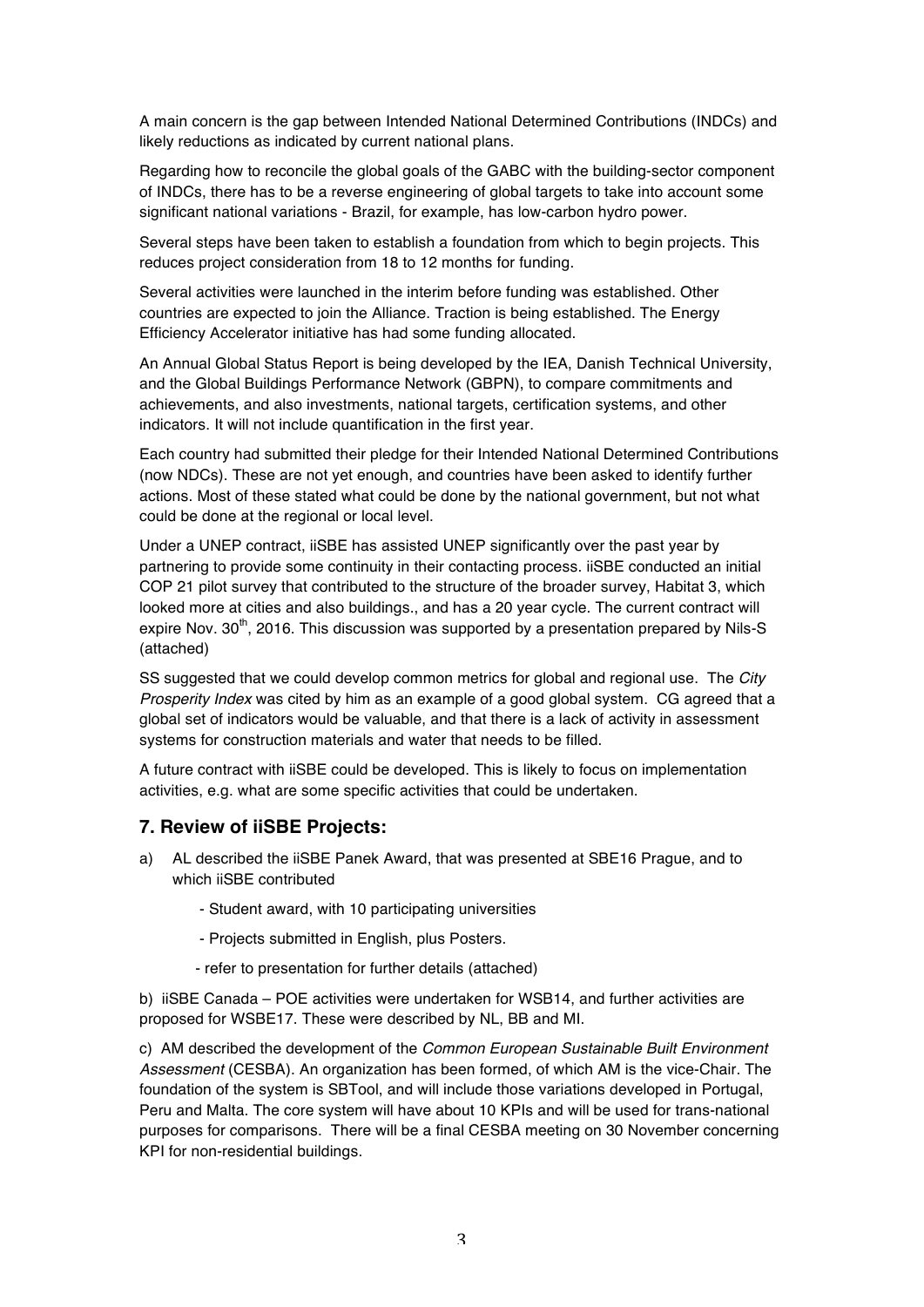There are two EU-funded InterReg projects: The InterReg Alpine Space and the InterReg Mediterranean. iiSBE Italia is the leader of technical work. Some features of both include:

InterReg Alpine **InterReg Mediterranean** General assessment framework General assessment framework 9 local tools 8 local tools Passports for Territories **Passports** Fessonts for Districts Testing and training Testing and training 9 regional committees.

Impl in policies & territorial label Impl. in urban planning tools and regs.

AM expects that there could be a public launch in Hong Kong of the following systems: Building assessment

Small Urban assessment Urban assessment Territorial assessment

SS suggested that this was missing the one sq km scale, and that at this level there are a lot of factors that can make the ideal of sustainability unattainable. This is neighbourhood development.

SBTool adaptations are being developed in Iberian-American countries, by an organization **URBENERE** 

## **8. Discussion of Future of iiSBE**

It was agreed that there should now begin a transition period for the gradual displacement of NL in the Executive Director (XD) role by one or more other persons. The board held a lively discussion on how to prepare for the future of iiSBE:

We had already received a generous offer from Greg Foliente to ease into the role of XD over a transition period, for a defined maximum term. AM had also expressed interest in in playing a role

AM suggested that the costs and other problems in managing a global organization could best be managed by having Regional Directors with knowledge of their respective territories take responsibility for activities in their region, and that the current XD could be called the Honorary President (or perhaps XD Emeritus). The new organizational framework could include Regional Directors in Europe, Asia, Pacific (including Australia and New Zealand), and North America.

SS suggested that a main role of Regional Directors should be to raise funds for the global organization and the region, and to launch or cooperate in interesting projects within the region. The reconfigured iiSBE should also apply the Italian work on passports globally. The Global XD would manage global budgets and membership.

AM pointed out that the Concrete Institute has a Past, Current and Future CEO, which ensures continuity.

It was suggested that WSBE17 would be an appropriate date to finalize the program of organizational change.

BB suggested that he, NL, AM and Greg Foliente would prepare a strategy document by mid-November and that, once distributed, there would be a two week period for comments. This would be followed by a job description for the new XD role, to be sent in December and have a two week period for comments.